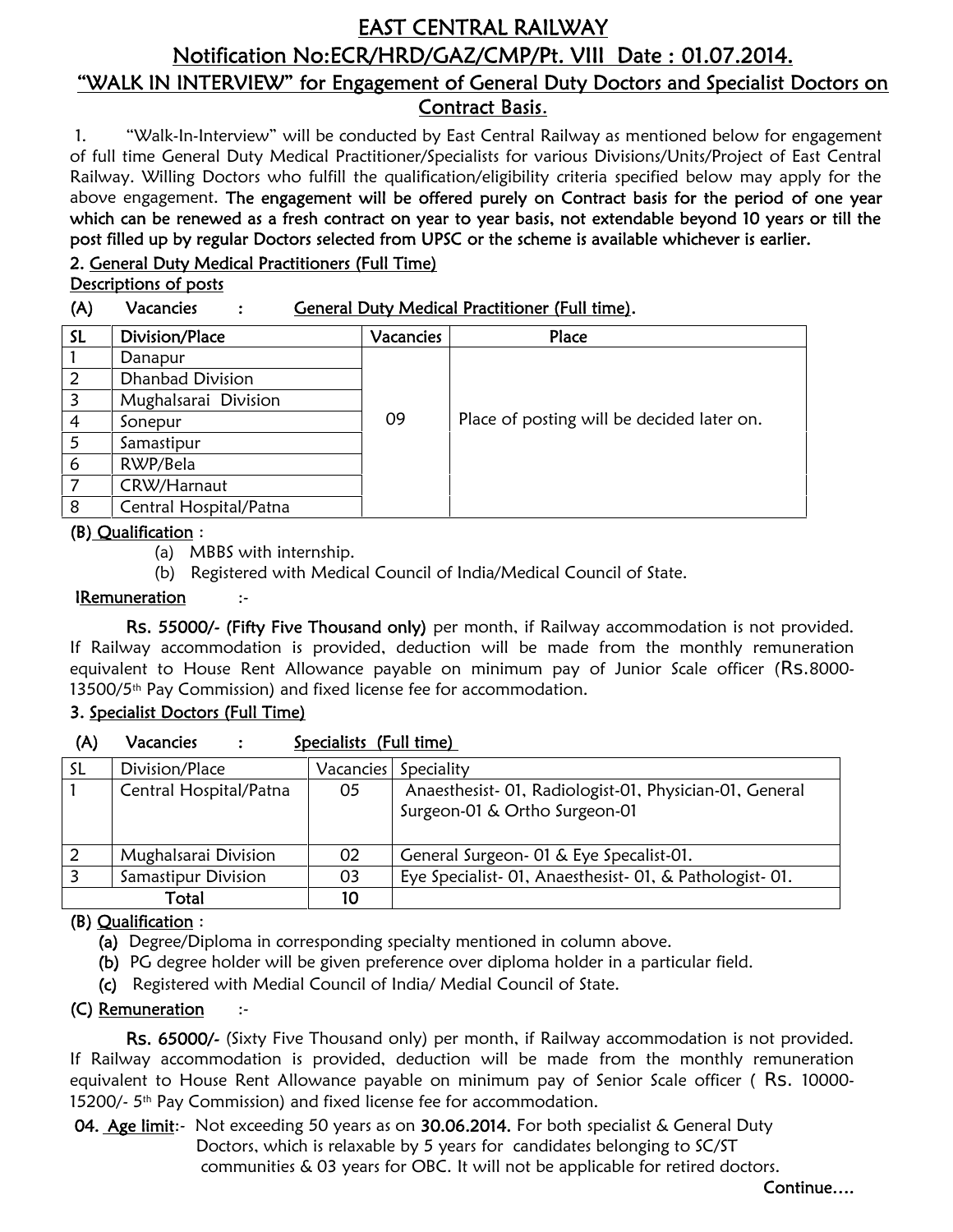## **(5) Retired IRMS officers, Retired Government Medical officers of State Government and Central Government may also apply against above vacancies. The condition will be as under:-**

- (i) Age:-Not exceeding 65 years as on 30.06.2014.
- (ii) Educational Qualification:- Minimum qualification required is MBBS.
- (iii) Remuneration:- Fixed remuneration of Rs. 46000/-(Forty Six Thousand only) per month. (Subject to condition that remuneration +pension drawn by Retired Doctors should not exceed the last pay drawn).
- (iv) Terms as conditions will be followed as mentioned in Rly. Bd's letter no. 2008/E(GR)II /1/1 dt. 16.07.2012 and 20.05.2014.

### (**6) Sechdule & Venue of interview:**

| Date of Walk-in-interview<br>Venue of Walk-in-interview       |           |       |        |                          |      |            |  |
|---------------------------------------------------------------|-----------|-------|--------|--------------------------|------|------------|--|
| Office                                                        | <b>of</b> | Chief | Mdical | Superetendent/Divisional | Rly. | 18.07.2014 |  |
| Hospital/Samastipur.                                          |           |       |        |                          |      |            |  |
| Office                                                        | of        | Chief | Mdical | Superetendent/Divisional | Rly. | 22.07.2014 |  |
| Hospital/Dhanbad.                                             |           |       |        |                          |      |            |  |
| Office                                                        | Οf        | Chief | Mdical | Superetendent/Divisional | Rly. | 23.07.2014 |  |
| Hospital/Mughalsarai.                                         |           |       |        |                          |      |            |  |
| Office of MD/Central Hospital/Karbigahiya/Patna<br>25.07.2014 |           |       |        |                          |      |            |  |
|                                                               |           |       |        |                          |      |            |  |

### **Community Break-up on total vacancies :- UR – 10; OBC- 05, SC -03, ST – 01 (Total-19)**

### **(7) How to apply:**

Applicant intending to join as Contract Medical Practitioner should apply on prescribed format (enclosed) and submitted the same upto 11.00 A.M on the date of interview at the venue alongwith self attested photocopies of following documents and attend the Walk-in-interview with original certificates mentioned below.

- **(a)** Proof of age.
- **(b)** Proof of passing MBBS, Internship, PG Degree, Diploma & other educational certificate.
- **(c)** Proof of registration in Indian Medical Council/Medial Council of State..
- **(d)** Proof of caste in case of SC/ST candidate & Creamy layer certificate in case of OBC candidate– only Central Govt. prescribed format will be accepted.
- **(e)** Mark Sheet(s) of relevant qualification.
- **(f)** 4(four) copies of passport size photograph with self signature.
- **(g) Retired doctor should also brought PPO with him**.

### **(8) General Conditions and others facilities**:-

- (a) The daily rate of proportionate reduction from the remuneration in the event of absence will be applicable.
- (b) Railway administration has legitimate right to transfer the engaged CMP(s) any where on E.C. Railway in case of administrative exigency.
- I One set of  $1<sup>st</sup>$  class complementary pass for self and family during each contract period which shall be issued after three months of regular contract service. Contract Medical Practitioner can avail free medical treatment on E.C.Railway Hospital for self only.
- (d) No TA/DA will be paid to the candidates for attending interview.
- (e) Selected candidates will be posted in any Hospital/Health units of different Divisions of East Central Railway. The vacancies announced are only indicative and Railways reserve the right to make adjustments.
- (f) CMP will have no right of posting against regular vacant post or transfer on request.
- (g) CMP will not be allowed private practice after sanction of contract.
- (h) The candidates working in any Medical Organization/State Govt. should submit their applications through proper channel with "No Objection certificate".
- (i) Numbers of posts and place specified above are subject to change. Offer will be on the basis of vacancies available at the time of engagement.
- (j) Posts indicated herein may be kept unfilled at the discretion of administration.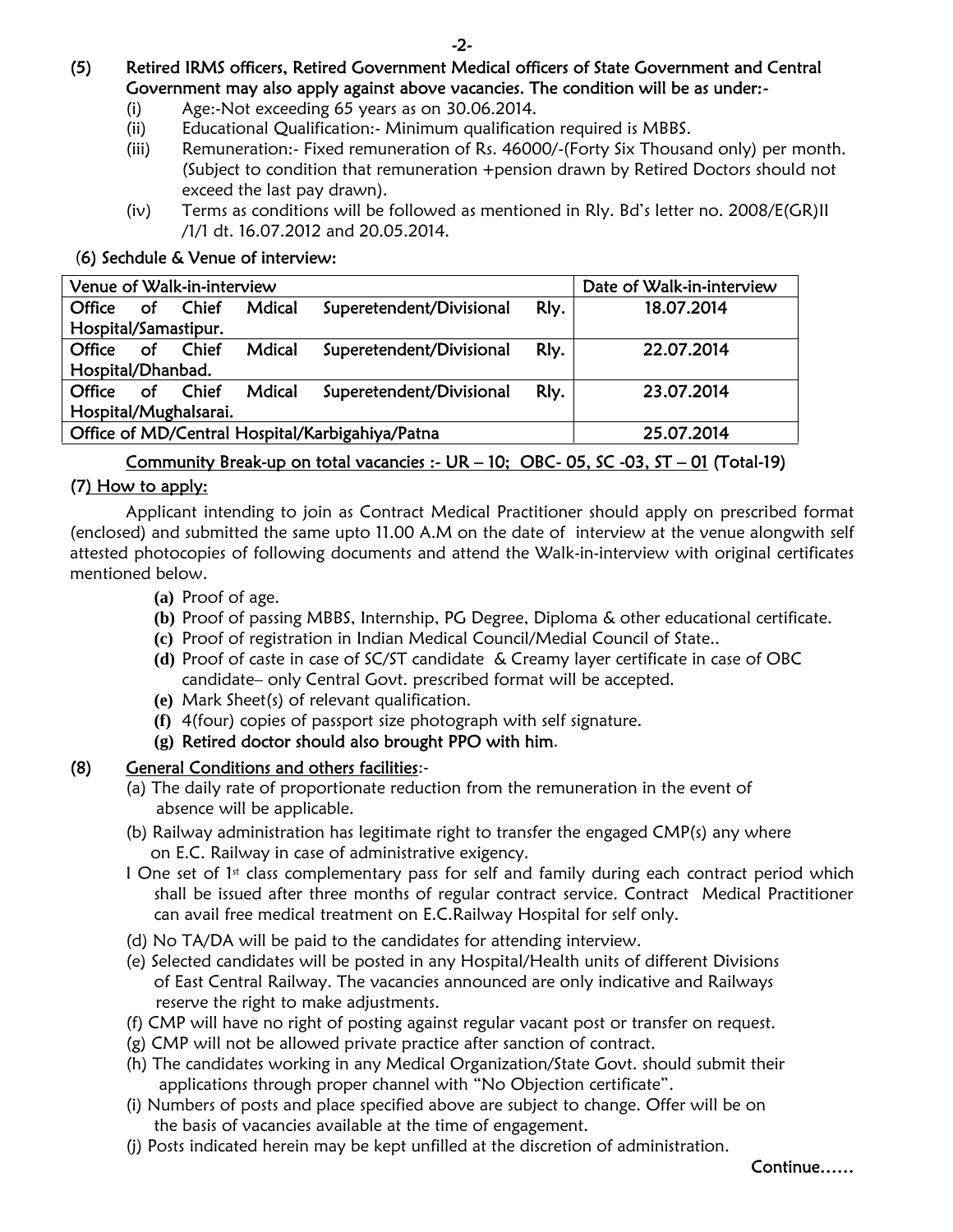- (K) Contract medical Practitioners who enter into contract with the Railways will not have any claim or right for his/her continuity in service or automatic extension of the term of contract service rendered as a fulltime contract. Doctors will not have any bearing in respect of considering of their period in regular selection through UPSC, nor will it confer any right for regularization or absorption.
- (l) If Railway accommodation is provided subject to availability and after meeting the requirement of serving Railway officers an amount equivalent to HRA payable to afresh entrant to Group 'A" Jr. Scale and license fee of the Railway accommodation so provided will be deducted from the monthly remuneration payable to the Contract Medical Practitioner.
- (m) In case Specialists are not available against the vacancies announced, Railway reserve the right to engage General Duty Doctors against these vacancies also.
- (n) Offer will be issued to selected candidates and in that case candidates should report within 15 days form date of issue of offer letter otherwise offer may be treated as cancelled.
- (o) Contract can be terminated by the Railway at any time during the contract period by giving 15 days notice without assigning any reason as per the terms and condition laid down vide Rly. Bd's L.No: Rly. Bd's L.No:96/E(GR)II/9/16 dt.23.02.2000 & 2008/E(GR)II/1/1 dt. 16.07.2012.
- **(9)** Candidates should report with original relevant document for walk-in-interview at the venue mentioned above at 09.30 to 11.00 Hrs. on the date of interview positively otherwise candidature may not be considered.
- **(10)** Notification & other information regarding CMP engagement may be downloaded from www.ecr.indianrailways.gov.in. (Click Hajipur>Personnel>Recruitment/Selection/Notification).

DA: Application format.

(B. N. Singh) Dy. Chief Personnel Officer/Gaz. For General Manager (P)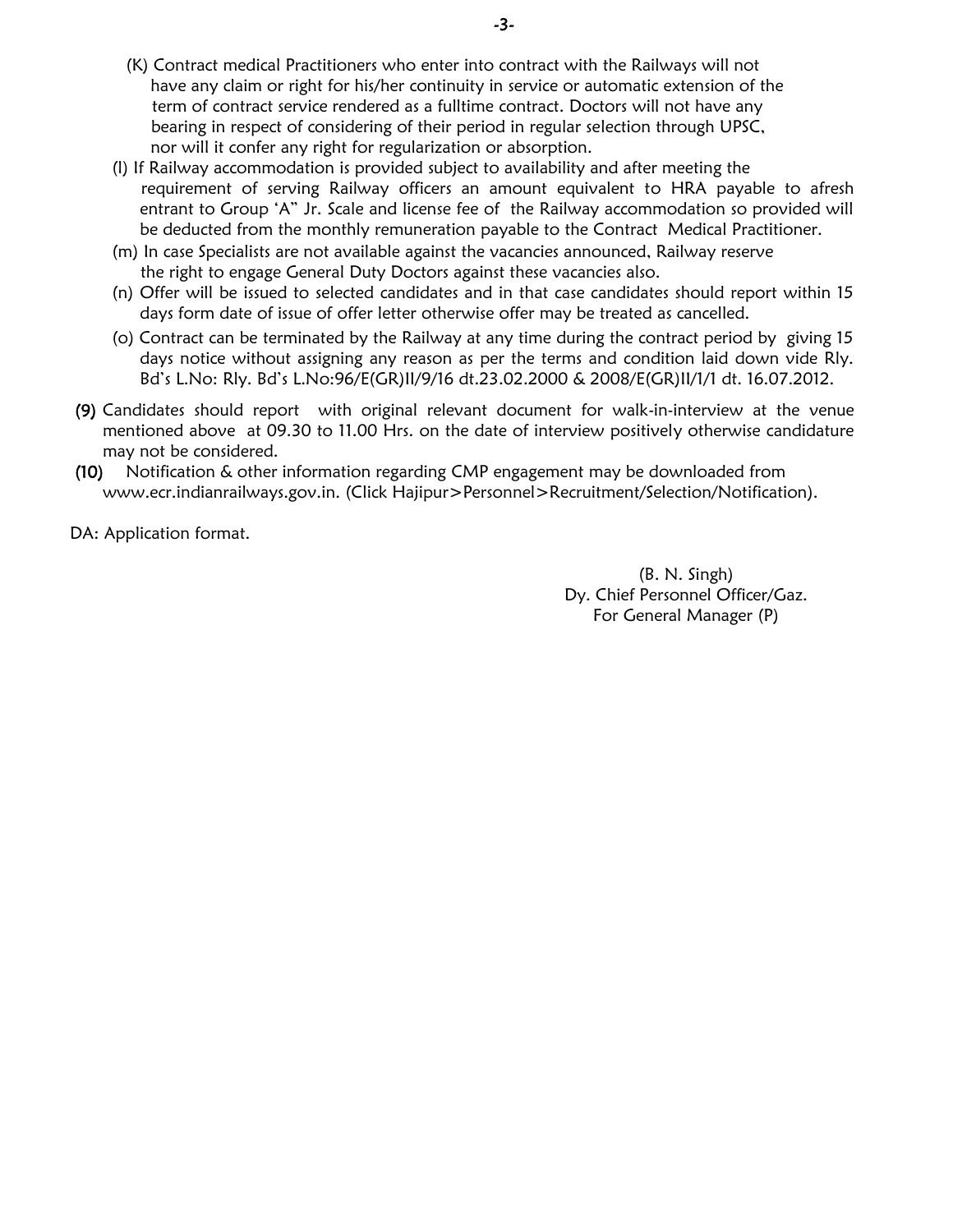### **PROFORMA FOR APPLICATION**

Dy. Chief Personnel Officer (Gaz),

East Central Railway, Hajipur.

- Sub: Engagement of full time Contract Medical Practitioner on Contract Basis.
	- Ref: GM(P), East Central Railway, Hajipur's Notification No:ECR/HRD/GAZ/CMP/Pt.VIII, Dated:01.07.2014

### \*\*\*\*\*\*

As per above notification I hereby apply my self as a candidate for engagement of full time Contract Medical Practitioner on Contract basis. My personal Bio-data is as under:-

1. Name :

To,

- 2. Father/Husband's name :
- 3. Date of birth :
- 4. Age as on 30.06.2014 :
- 5. Community (UR,SC,ST,OBC) :
- 6. Address of communication :
- 7. Telephone No./ Mobile No & E-mail address:

### 8. Nationality :

9. Educational/Professional Qualification :

| Particular of<br>Examination | Result(year) | Medical<br>University | Number of<br>attempts | Percentage of<br>marks |
|------------------------------|--------------|-----------------------|-----------------------|------------------------|
|                              |              |                       |                       |                        |
|                              |              |                       |                       |                        |

- 10. Date of completion of internship :
- 11. Particulars of working as Contract Medical Practitioner, if served earlier :

| Name of Railway | Engagement/Contract   Period of Contract |      |  |
|-----------------|------------------------------------------|------|--|
|                 | Station                                  | From |  |
|                 |                                          |      |  |
|                 |                                          |      |  |

12. Registration No. of Medical Council of India/State :

### **13. Preference for posting:**

I hereby declare that the particulars given above are correct. If any information given by me is found incorrect/false at any stage, my selection/engagement is liable to be terminated without any further notice to me and action may be taken against me under criminal/civil law.

14. List of enclosures :

Full Name: Address:

| Place: |  |
|--------|--|
| Date:  |  |

Affix here self attested passport size photograph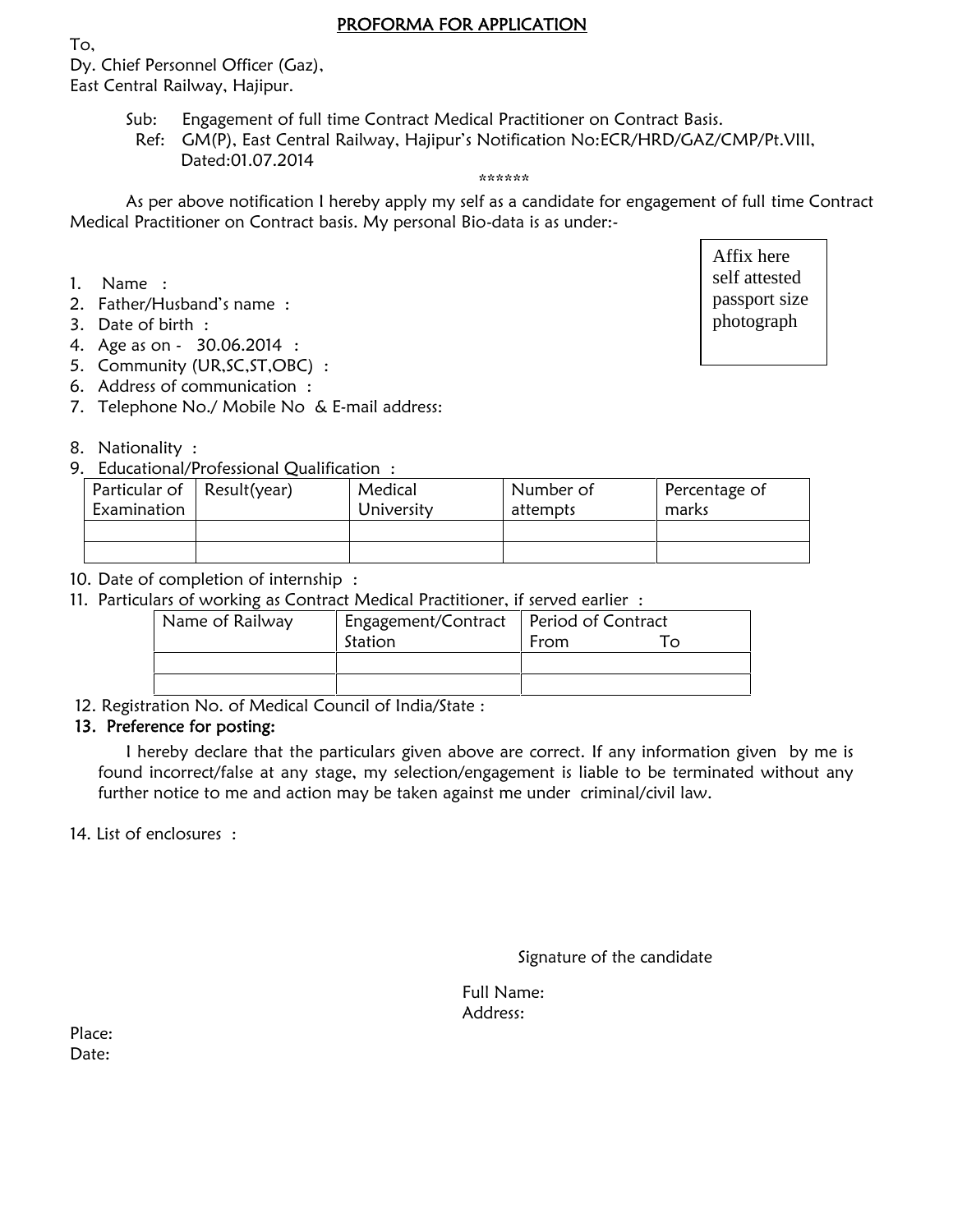### **PROFORMA OF APPLICATION FOR RETIRED DOCTORS**

To,

Dy. Chief Personnel Officer (Gaz), East Central Railway, Hajipur.

- Sub: Engagement of full time Contract Medical Practitioner on Contract Basis.
- Ref: GM(P), East Central Railway, Hajipur's Notification No:ECR/HRD/GAZ/CMP/Pt.VIII, Dated:01.07.2014

### \*\*\*\*\*\*

As per above notification I hereby apply my self as a candidate for engagement of full time Contract Medical Practitioner on Contract basis. My personal Bio-data is as under:-

- 1. Name :
- 2. Father/Husband's name :
- 3. Date of birth :
- 4. Age as on 30.06.2014 :
- 5. Retirement date:…………….
- 6. Post & place at the time of Retirement:…………………
- 7. Last Pay drawn:………………………..
- 8. Pension drawn as on 30.06.2014:………………………
- 9. Community (UR, SC, ST, OBC):
- 10. Address of communication :
- 11. Telephone No./ Mobile No & E-mail address:
- 12. Nationality :
- 13. Educational/Professional Qualification :

| Particular of $\vert$ Result(year)<br>Examination | Medical<br>University | Number of<br>attempts | Percentage of<br>marks |
|---------------------------------------------------|-----------------------|-----------------------|------------------------|
|                                                   |                       |                       |                        |
|                                                   |                       |                       |                        |

- 14. Date of completion of internship :
- 15. Particulars of working as Contract Medical Practitioner, if served earlier :

| Name of Railway | Engagement/Contract   Period of Contract |      |  |
|-----------------|------------------------------------------|------|--|
|                 | Station                                  | From |  |
|                 |                                          |      |  |
|                 |                                          |      |  |

16. Registration No. of Medical Council of India/State :

### **17. Preference for posting:**

I hereby declare that the particulars given above are correct. If any information given by me is found incorrect/false at any stage, my selection/engagement is liable to be terminated without any further notice to me and action may be taken against me under criminal/civil law.

18. List of enclosures :

Signature of the candidate

Full Name: Address:

self attested | Affix here passport size photograph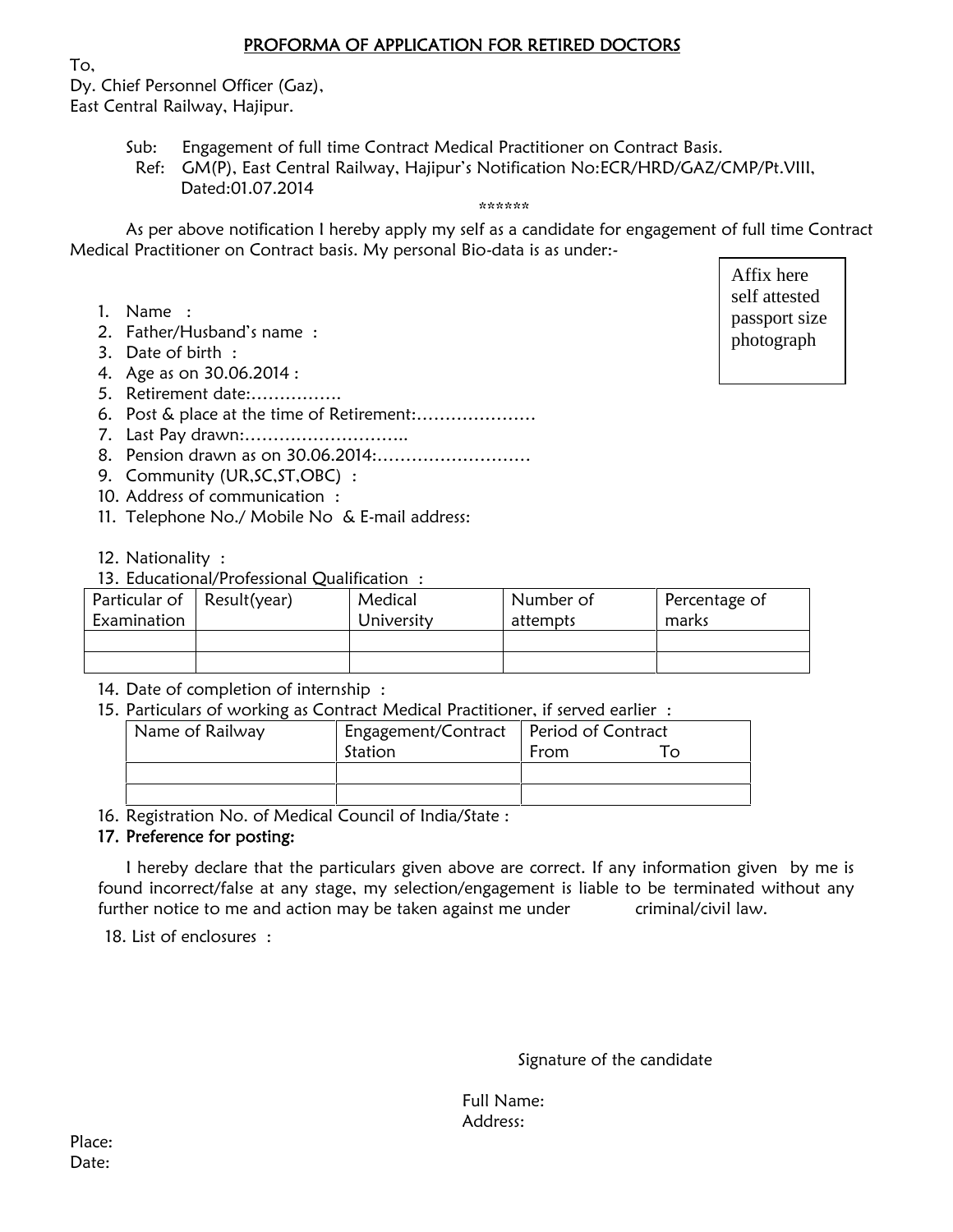### पूर्व मध्य रेल

# अधिसूचना संख्याः इसीआर/एचआरडी/राज/सीएमपी/पार्ट-VIII दिनांकः- 01.07.2014 अनुबंध के आधार पर सामान्य डियूटी चिकित्सकों एवं विशेषज्ञ चिकित्सकों की नियुक्ति हेतु

## 'वाक् इन इन्टरव्यू (WALK IN INTERVIEW)

1. पूर्णकालिक विशेषज्ञ / सामान्य डियूटी चिकित्सकों के लिए वाक इन इन्टरव्यू (Walk in Interview) का आयोजन पूर्व मध्य रेल के विभिन्न मंडलों / युनिटों / उत्पादन ईकाई के लिए किया जा रहा है । इच्छुक चिकित्सक जो ज्ञानिक गर्नुहोत् । स्थानिक योग्यता / निर्धारित योग्यता को पूरा करते हो वे ''<u>वाक इन इन्टरव्यु</u>'' के लिए आवेदन कर सकते<br>निम्न वर्णित शैक्षणिक योग्यता / निर्धारित योग्यता को पूरा करते हो वे ''<u>वाक इन इन्टरव्यु</u>'' के लिए अधिकतम 10 वर्ष तंक हो सकता है या पद को नियमित रूप से संघ लोक सेवा आयोग द्वारा भरे जाने तक या योजना लागू रहने तक जो पहले हो ।

# 2. सामान्य ड्यूटी चिकित्सक (पूर्णकालिक)

## $\sigma$ ) सामान्य उँयटी चिकित्सक (पर्णकालिक) की रिक्ति :

| कस | मडल ⁄ ईकाई               | रिक्ति | स्थान                                    |
|----|--------------------------|--------|------------------------------------------|
|    | दानापुर मंडल             |        |                                          |
| 2  | धनबाद मंडल               |        |                                          |
| 3  | मुगलसराय मंडल            |        |                                          |
|    | सोनपुर मंडल              | 09     | पदस्थापना स्थल का निर्धारण बाद में होगा। |
| 5  | समस्तीपुर                |        |                                          |
| 6  | आरडब्लूपी / बेला         |        |                                          |
|    | सीआरडब्लू / हरनौत        |        |                                          |
| 8  | केन्द्रीय अस्पताल ⁄ पटना |        |                                          |

### (ख) शैक्षणिक योग्यता :-

- (क) एम.बी.बी.एस. इन्टर्नशीप के साथ ।
- (ख) इण्डियन मेडिकल कॉन्सिल/मेडिकल कॉन्सिल ऑफ स्टेट में पंजीकृत होना चाहिए।

## (ग) मानदेय :—

रू0 55,000/ – (रू0 पचपन हजार मात्र) प्रति माह यदि रेलवे आवास उपलब्ध नहीं कराया जाता है। यदि रेलवे आवास उपलब्ध हो जाता है तो निर्धारित मानदेय से शुल्क के रूप में अवर वेतनमान अधिकारी (रू0 8000-13500/ 5<sup>वॉ</sup> .<br>वेतन आयोग) के न्यूनतम वेतन स्तर पर दिया जाने वाला आवास किराया भत्ता के समतुल्य राशि एवं आबंटित आवास के लिए निर्धारित लाइसेंस शुल्क की कटौती की जाएगी ।

## 03. विशेषज्ञ चिकित्सक (पूर्णकालिक)

## (क) विशेषज्ञ चिकित्सकों (पर्णकालिक) की रिक्तिः–

| कसं | मंडल ⁄ ईकाई              | रिक्ति | विशेषज्ञता                                             |
|-----|--------------------------|--------|--------------------------------------------------------|
|     | केन्द्रीय चिकित्सालय $/$ | 05     | एनेसथेसिया–01, रेडियोलॉजिस्ट–01, फिजिसियन– 01, जेनरल   |
|     | पटना                     |        | सर्जन-01 एवं पैथोलॉजिस्ट- 01.                          |
|     | मुगलसराय मडल             | 02     | जेनरल सर्जन-01 एवं चक्षु विशेषज्ञ- 01.                 |
|     | समस्तीपुर मंडल           | 03     | चक्षु विशेषज्ञ- 01, एनेसथेसिया-01 एवं पैथोलॉजिस्ट- 01. |
|     | ক প                      | 10     |                                                        |

## (ख) शैक्षणिक योग्यता :--

- (क) संबंधित विशेषज्ञता कॉलम में अंग्रेजी में दर्शाए गए डिग्री ⁄ डिप्लोमा ।
- (ख) स्नातकोत्तर चिकित्सकों को डिप्लोमधारी चिकित्सक के उपर को वरीयता दी जाएगी ।
- (ग) इण्डियन मेडिकल कॉन्सिल / मेडिकल कॉन्सिल ऑफ स्टेट में पंजीकृत होना चाहिए।

## $($ ग) मानदेय :—

रू0 65000/- (पैंसठ हजार मात्र) प्रति माह यदि रेलवे आवास उपलब्ध नहीं कराया जाता है। यदि रेलवे आवास उपलब्ध हो जाता है तो निर्धारित मानदेय से शुल्क के रूप में प्रवर वेतनमान अधिकारी (रू0 10000-15200/ 5<sup>न</sup> वेतन आयोग) के न्यूनतम वेतन स्तर पर दिया जाने वाला आवास किराया भत्ता के समतुल्य राशि एवं आबंटित आवास के लिए निर्धारित लाइसेंस शल्क की कटौती की जाएगी ।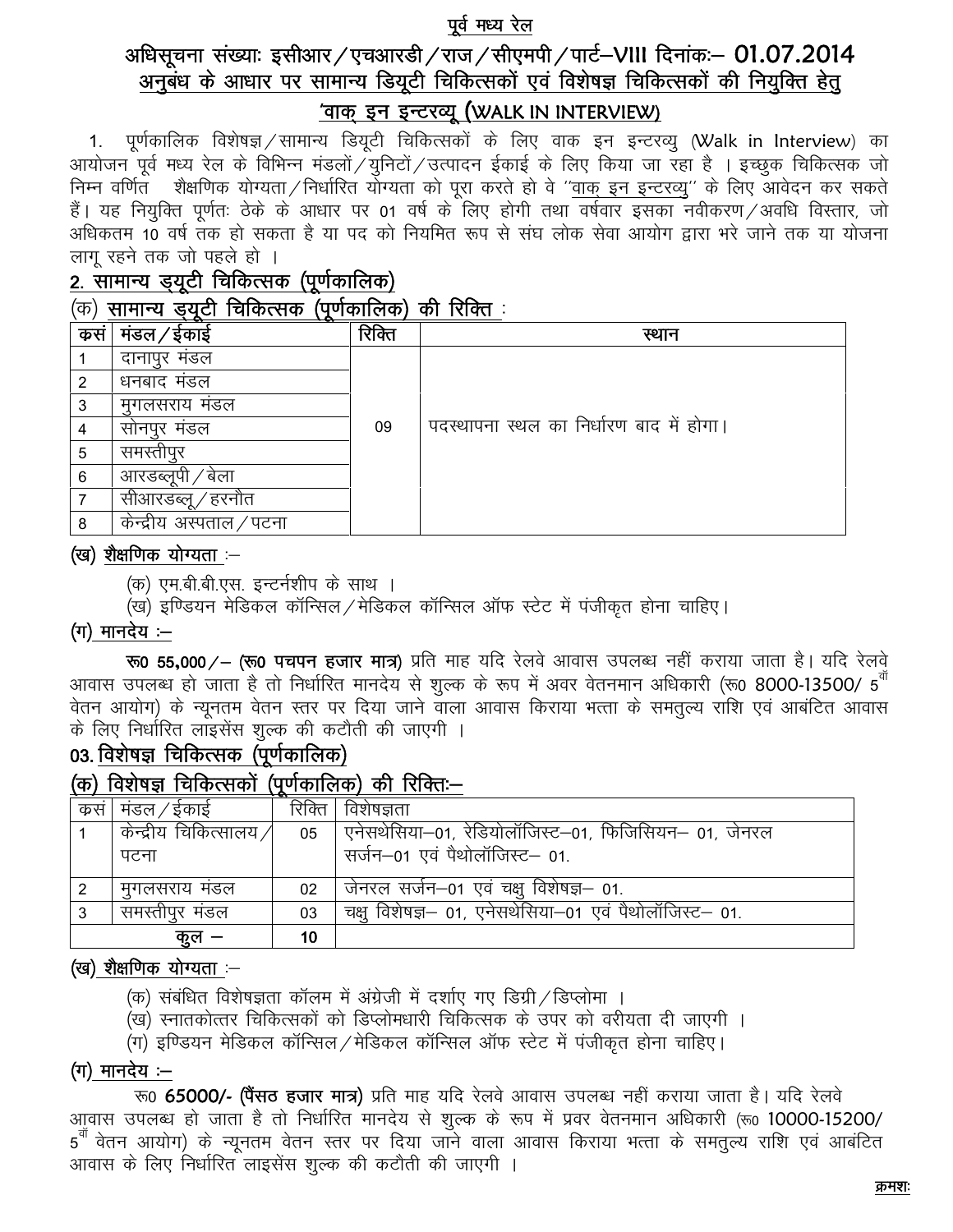### सेवानिवृत आईआरएमएस अधिकारी, राज्य तथा केन्द्र सरकार से सेवानिवृत चिकित्सक भी उपरोक्त रिक्तियों के  $(5)$ विरूद्ध आवेदन कर सकते हैं। शर्तें निम्नवत होगी:--

- आयुः– दिनांकः–३०.०६.२०१४ को ६५ वर्ष से अधिक नहीं होनी चाहिए।  $(i)$
- $(ii)$ शैक्षणिक योग्यता:- न्यूनतम शैक्षणिक योग्यता एमबीबीएस होगा।
- मानदेयः– नियत वेतन रू0 46000/– (रू0 छियालीस हजार)/प्रतिमाह होगा। (यह मानदेय इस शर्त के साथ देय  $(iii)$ होगा कि मानदेय+पेंशन आहरित अंतिम वेतन से अधिक नहीं होगा।)
- इस मामलें में रेलवे बोर्ड के पत्र सं02008/ई(जीआर)।।/1/1 दिनांक 16.07.2012 तथा 20.05.2014 में  $(iv)$ उल्लेखित नियम एवं शर्ते लागू होगे।

## (6) साक्षात्कार की सारणी:-

| वाक–इन–इटरव्यू का स्थान                                       | ' वाक–इन– इंटरव्यू की तिथि |
|---------------------------------------------------------------|----------------------------|
| मुख्य चिकित्सा अधीक्षक कार्यालय/मंडल रेल चिकित्सालय/समस्तीपुर | 18.07.2014                 |
| मूख्य चिकित्सा अधीक्षक कार्यालय/मंडल रेल चिकित्सालय/धनबाद     | 22.07.2014                 |
| मुख्य चिकित्सा अधीक्षक कार्यालय/मंडल रेल चिकित्सालय/मूगलसराय  | 23.08.2014                 |
| चिकित्सा निदेशक, केन्द्रीय अस्पताल/करबिगहिया/पटना             | 25.07.2014                 |

## कूल रिक्तियों की समुदायवार बॅटवारा निम्न प्रकार है :—

सामान्य–10, अन्य पिछडी जाति–05 अनुसूचित जाति–03, अनुसूचित जनजाति–01 तथा (कुल–19)

## (7) आवेदन कैसे करें:—

जो अभ्यर्थी अनुबंधित पूर्णकालिक चिकित्सक से रुप में सेवा देने के इच्छूक हों, वे आवेदन निर्धारित प्रपत्र पर साक्षात्कार की तिथि को निम्नलिखित प्रमाण–पत्रों की स्व–सत्यापित छाया प्रति के साथ करें तथा साक्षात्कार के लिए निम्नलिखित मूल प्रमाण पत्रों के साथ शामिल हों :–

- (क) जन्म तिथि से संबंधित प्रमाण–पत्र।
- (ख) एम.बी.बी.एस. इंटर्नशिप, स्नातकोत्तर डिग्री अथवा डिप्लोमा उतीर्ण होने से संबंधित प्रमाण–पत्र।
- (ग) इण्डियन मेडिकल कॉन्सिल ⁄ राज्यों में पंजीयन से संबंधित प्रमाण—पत्र।
- (घ) यदि अभ्यर्थी अजा ⁄ अजजा समुदाय के हों तो जाति) प्रमाण–पत्र तथा अन्य पिछड़ा वर्ग के अभ्यर्थी होने पर ओबीसी—क्रीमीलेयर प्रमाण पत्र (केन्द्र सरकार द्वारा निर्धारित प्रारुप में)
- (ड.) संबंधित योग्यता से संबंद्व अंक–तालिका
- (च) स्व—हस्ताक्षर वाले चार पार्सपोर्ट आकार के फोटो
- (छ) सेवानिवृत चिकित्सकों के मामले में पीपीओ।

#### $(8)$ सामान्य शर्त एवं अन्य सुविधाएः–

- (क) अनुपस्थिति की स्थिति में मानदेय से आनुपातिक आधार पर दैनिक कटौती लागू होगा।
- (ख) अनुबंध के आधार पर नियुक्त मेडिकल प्रैक्टिशनर का पूर्व मध्य रेल में प्रशासनिक आवश्यकता अनुसार कहीं भी स्थानांतरण करने का अधिकार रेल प्रशासन के पास सुरक्षित रहेगा ।
- (ग) प्रत्येक ठेके की अवधि के दौरान तीन माह की लगातार सेवा देने के उपरांत एक सेट प्रथम श्रेणी मानार्थ पास स्वंय तथा परिवार के लिए जारी किए जा सकते हैं । अनुबंधित चिकित्सक स्वंय की बिमारी के लिए पूर्व मध्य रेल के अस्पतालों में अपना ईलाज मुफ़त मे करा सकते हैं ।
- (घ) अभ्यर्थियों को साक्षात्कार के लिए किसी प्रकार का यात्रा भत्ता / दैनिक भत्ता देय नहीं होगा ।
- (ड़) चयनित उम्मीदवारों को पूर्व मध्य रेल के विभिन्न मंडलों पर किसी भी चिकित्सालय/स्वास्थ्य केन्द्रों पर पदस्थापित किया जा सकता है । अधिसूचित रिक्ति सिर्फ सांकेतिक है एवं रेल प्रशासन के पास इसमें परिवर्तन का पूरा अधिकार सुरक्षित होगा ।
- (च) अनुबंधित चिकित्सक को स्थायी रिक्त पद पर पदस्थापित होने या स्थानांतरण के लिए अनुरोध करने का अधिकार नहीं होगा ।
- (छ) अनुबंध के स्वीकृति के पश्चात अनुबंधित चिकित्सकों को प्राइवेट प्रैक्टिस करने की अनुमति नहीं होगी।
- (ज) जो अभ्यर्थी पहले से किसी चिकित्सा संगठन/राज्य सरकार के अधीन कार्यरत हैं, वे अपना आवेदन उचित माध्यम से अनापत्ति प्रमाण–पत्र के साथ जमा करें ।
- (झ) उपर विनिर्दिष्ट पदों की संख्या और स्थान परिवर्तन शर्त के अधीन है। प्रस्ताव नियुक्ति के समय उपलब्ध रिक्तियों पर आधारित होंगे ।
- (ञ) उपरोक्त अधिसुचित पदों को नहीं भरने का अधिकार प्रशासन के पास होगा ।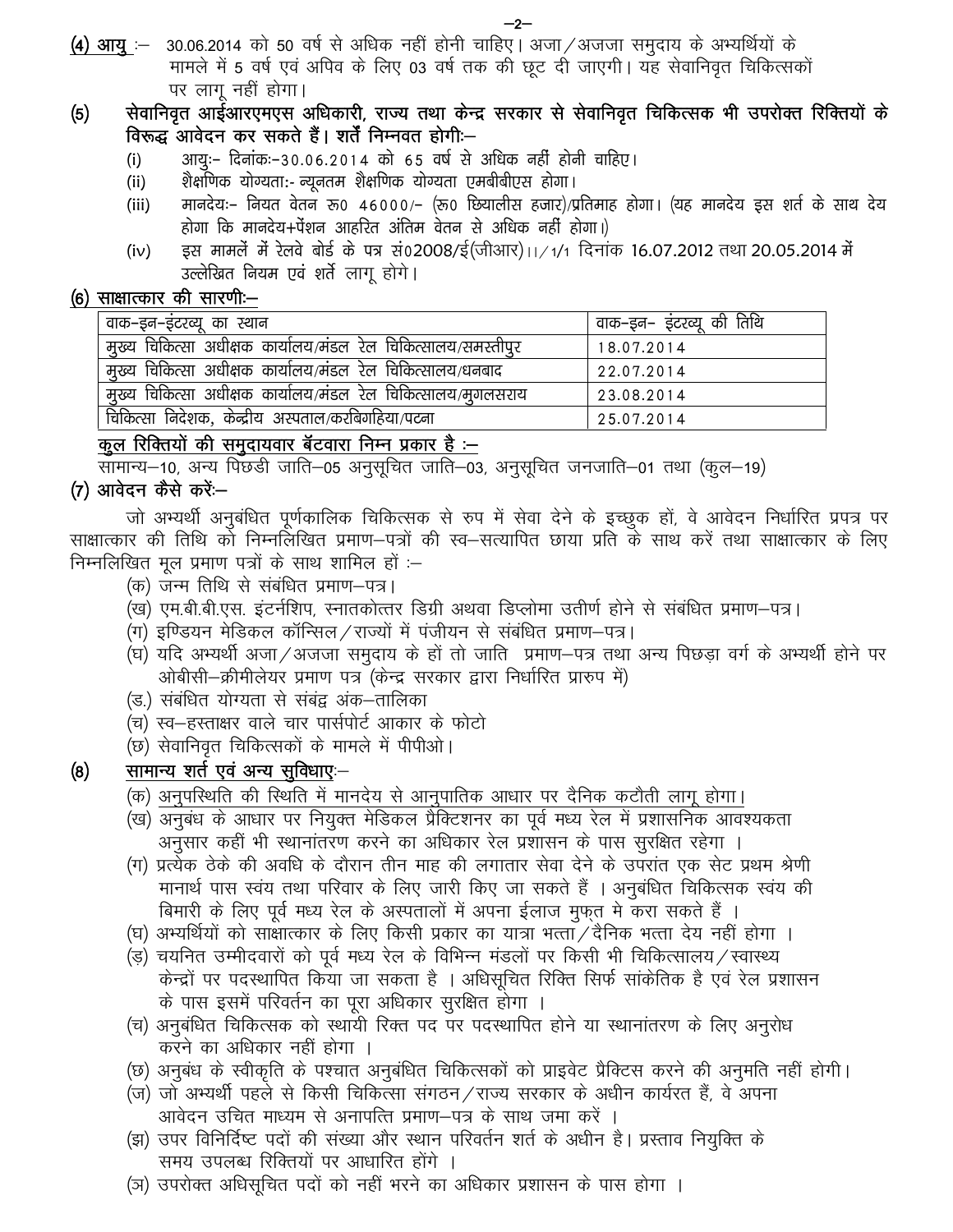- (ट) रेलवे के साथ अनुबंध करने वाले अनुबंधित मेडिकल प्रैक्टिशनर को सेवा में बने रहने अथवा पूर्णकालिक अनुबंध के तौर पर की गई अनुबंध सेवा की शर्त में स्वतः विस्तार का कोई दावा अथवा अधिकार नहीं होगा । चिकित्सकों का संघ लोक सेवा आयोग के माध्यम से नियमित चयन में इनकी अवधि पर विचार करने में इस अवधि का कोई संबंध नहीं होगा न ही यह नियमितिकरण अथवा आमेलन का कोई अधिकार प्रदान करेगा ।
- (ठ) यदि रेलवे आवास उपलब्ध कराया जाता है तो निर्धारित मानदेय से शुल्क के रूप में प्रवर वेतनमान अधिकारी (रू0 10000-15200/ 5<sup>वॉ</sup> वेतन आयोग) के न्यूनतम वेतन स्तर पर दिया जाने वाला आवास किराया भत्ता के समतुल्य राशि एवं आबंटित आवास के लिए निर्धारित लाइसेंस शुल्क की कटौती की जाएगी ।
- (ड) विशेषज्ञों हेतु अधिसूचित रिक्तियों के विरूद्य यदि पात्र अभ्यर्थी उपलब्ध नहीं होते हैं तो उस स्थिति में रिक्ति को सामान्य ड्यूटी चिकित्सको द्वारा भरने का अधिकार रेल प्रशासन के पास सुरक्षित रहेगा।
- (ढ) चयनित चिकित्सकों को बुलावा पत्र भेजा जाएगा, पत्र जारी होने की तिथि से पन्द्रह (15) दिनों के अंदर इस कार्यालय में रिपोर्ट करना होगा अन्यथा निर्धारित तिथि तक रिपोर्ट नहीं करने की दशा में उसे रदद समझा जायेगा।
- (ण) रेलवे बोर्ड के पत्र संख्याः 96/ई(जीआर)।।/9/16 दिनांक 23.02.2000 एवं 2008/ई(जीआर)।।/1/1 दिनांक 16.07.2012 में निर्धारित नियम व शर्तों के अनुसार रेलवे द्वारा अनुबंध अवधि के दौरान किसी भी समय 15 दिनों की नोटिस देकर बिना कोई कारण बताए अनुबंध को समाप्त किया जा सकता है ।
- अभ्यर्थियों को वाक-इन-इंटरव्यू के दिन सभी संबंधित मूल प्रमाणपत्रों के साथ उपरोक्त स्थान पर 09.30 बजे  $(09)$ से 11.00 बजे के बीच उपस्थित होना अनिवार्य होगा अन्यथा उनके पात्रता पर विचार नहीं किया जायेगा ।
- अधिसूचना एवं अन्य सूचना ईसीआर के वेवसाईट www.ecr.indianrailways.gov.in. (Click Hajipur >  $(10)$ Personnel>Recruitment/Selection/Notification) से डाउनलोड किया जा सकता है।

संलग्नकः आवेदन का प्रारूप

(बी. एन. सिंह) उप मुख्य कार्मिक अधिकारी / राज0 कृते महाप्रबंधक (कार्मिक)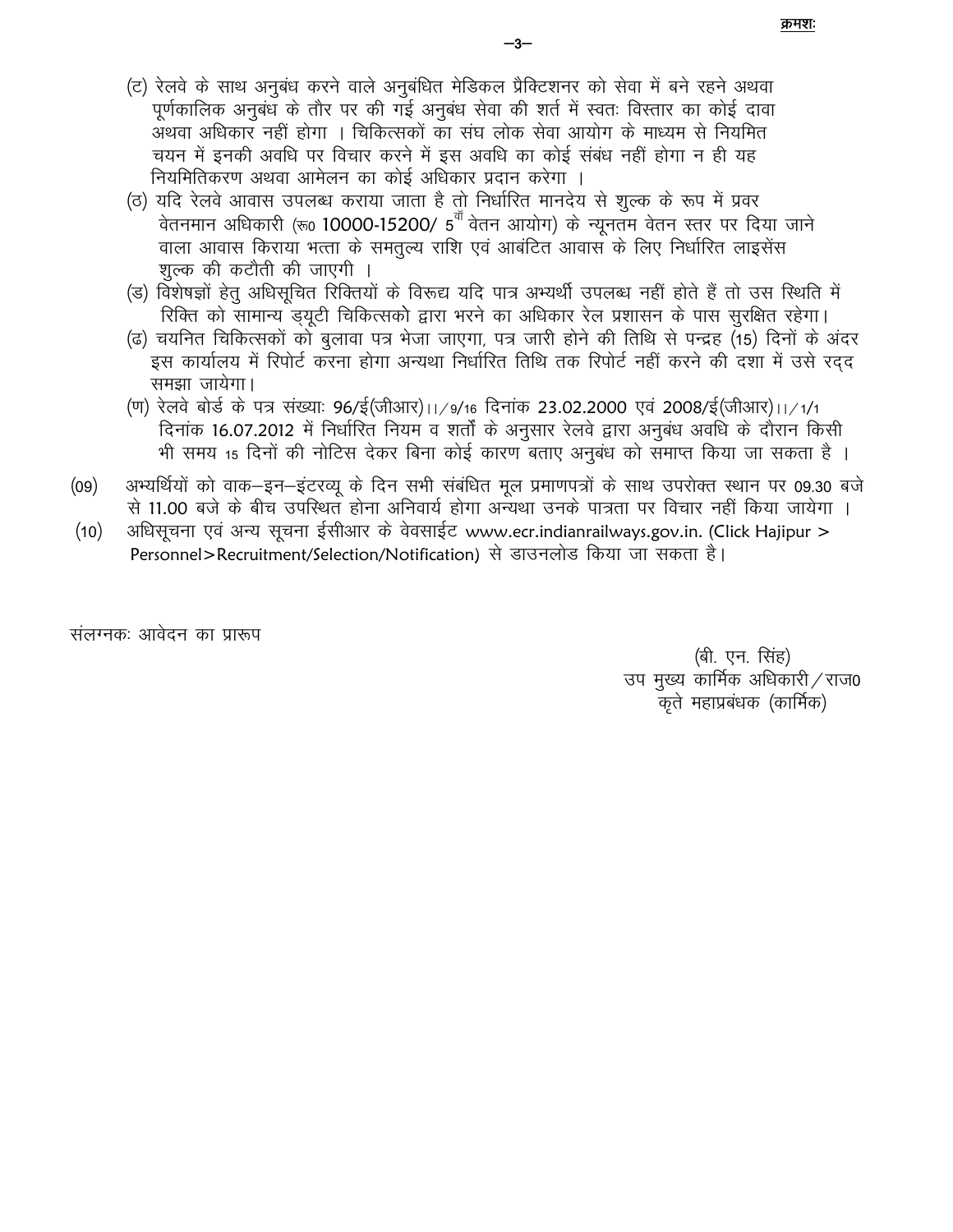## आवेदन का प्रारुप

सेवा में, उपमुख्य कार्मिक अधिकारी / राज. पूर्व मध्य रेल, हाजीपुर विषय :- पूर्व मध्य रेल में अनुबंध के आधार पर पूर्णकालिक चिकित्सकों का चयन । संदर्भ :- म.प्र.(का.) / हाजीपुर का विज्ञापन सं. इसोआर / एचआरडी / राज / सीएमपी / पार्ट-VIII दिनांकः 01.07.2014

उपर्युक्त अधिसूचना के संदर्भ में मैं स्वयं को अनुबंध के आधार पर अनुबंधित चिकित्सक के रुप में चयन हेतु आवेदन करता / करती हूँ। मेरा बायो–डाटा निम्न प्रकार हैं :–

| 1. नाम                                  |
|-----------------------------------------|
| 2.पिता $/$ पति का नाम                   |
| 3.जन्म तिथि                             |
| 4.दिनांक 30.06.2014 को आयु              |
| 5.जाति (अजा / अजजा / अपिजा / सामान्य)   |
| ६ पत्राचार का पता                       |
| 7.दूरभाष सं. / मोबाईल सं0 तथा मोबाईल न0 |
| 8.राष्ट्रियता                           |
| ९ शैक्षणिक योग्यता                      |

पासपोर्ट आकार का स्व सत्यापित फोटो चिपकायें ।

| परीक्षा<br>का<br>विवरण | उतीर्ण होने<br>वर्ष<br>का | विश्वविद्यालय | सख्या<br>प्रयासा<br>का | अको<br>प्रतिशत<br>का |
|------------------------|---------------------------|---------------|------------------------|----------------------|
|                        |                           |               |                        |                      |
|                        |                           |               |                        |                      |

10.इंटर्नशीप पूरी होने की तिथिः

11.पर्व में अनबंध के आधार पर चिकित्सक के रुप में कार्य करने का विवरण(यदि हो) :

| नाम<br>cр<br>.ए। प | ।बध<br>cр<br>Ⅵ<br>$\check{ }$ | अवाध<br>db,<br>। ବଧ<br>\л |
|--------------------|-------------------------------|---------------------------|
|                    |                               |                           |

12. इण्डियन मेडिकल कॉन्सिल द्वारा प्रदत्त पंजीकरण संख्या :

13. पदस्थापना स्थल हेतु प्राथमिकताः-

मैं घोषणा करता / करती हूँ कि इस आवेदन पत्र में उपर दी गई सभी सूचनाएँ सत्य हैं । यदि उपरोक्त दी गई सूचनाओं में कोई भी सूचना किसी भी स्तर पर गलत या असत्य पायी जाती है तो मेरी सेवा बिना किसी नोटिस के समाप्त की जा सकेगी और मेरे विरुद्ध आपराधिक /सिविल कानून के अर्न्तगत कार्यवाही की जा सकती है ।

14.संलग्नकों की सूची:

अभ्यर्थी का हस्ताक्षर पूरा नाम पता

स्थान: दिनांकः